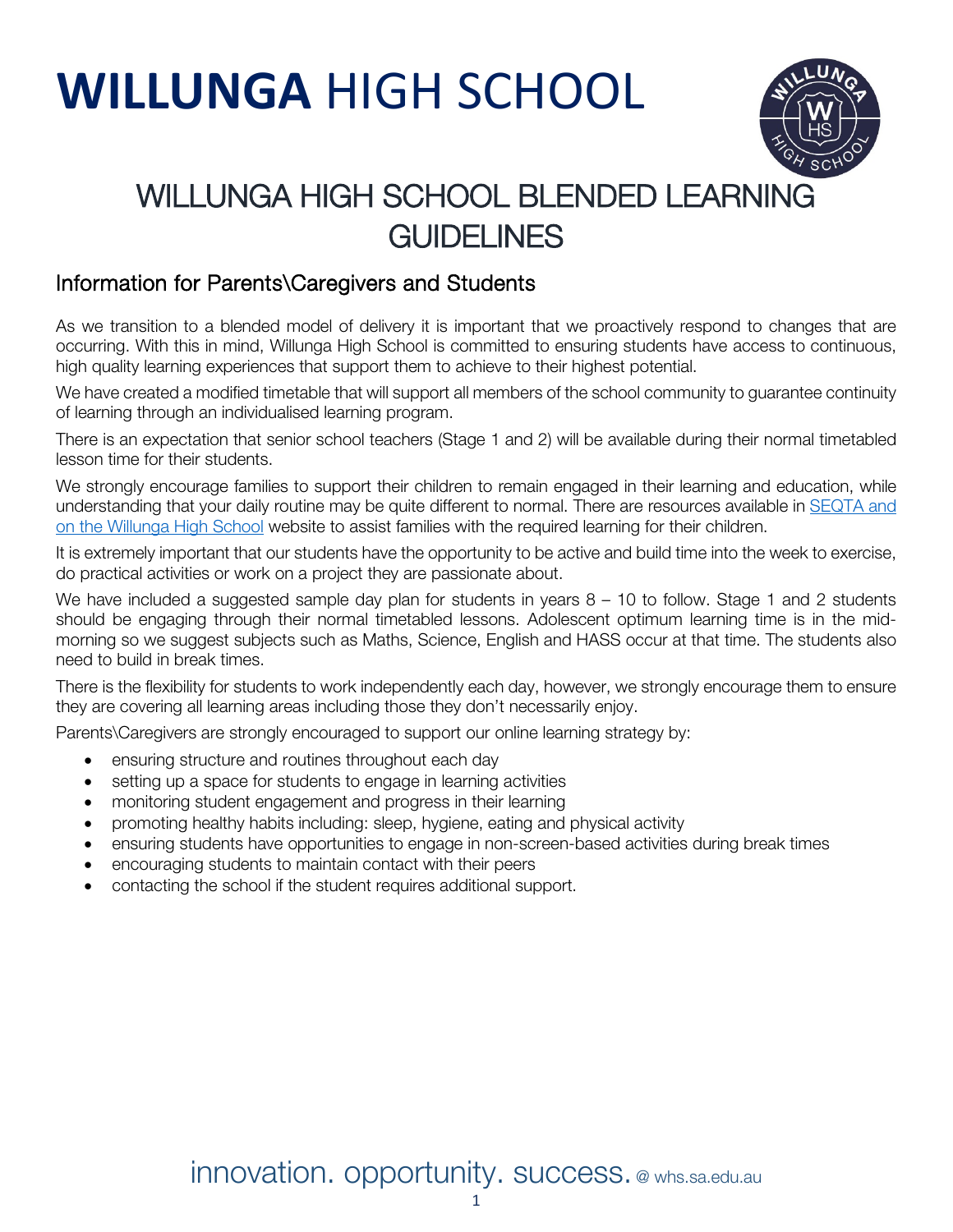

### **Technology**

#### Digital Platforms

Students at Willunga HS have access to a number of digital platforms that make it possible for them to access their learning, communicate with their teachers and peers and to seek other support.

The following digital platforms will support the teaching and learning process:

- SEQTA (or One Note Classroom) for learner management and assessment
- SEQTA or Microsoft Teams for collaboration and resource sharing
- Webex or Microsoft Teams for live verbal or visual teaching and learning.

Students will require the following equipment to participate in their blended learning program at home or at school.

- Direct access to a laptop or desktop device with speakers.
- A microphone is desirable, not essential.
- A webcam is optional, not essential.
- Internet access (for those that do not have internet access, materials will be provided in hard copy or on a USB). Department for Education are working toward providing internet access for families who do not have current access.
- If you are learning at school, headphones are essential.

As a BYOD school, students are expected to have access to a tablet, laptop, desktop or mobile device that enables them to access the digital platforms for their learning. Students who do not have access to this technology at home should negotiate a long-term loan of a school device.

#### Other Technologies

All teachers are encouraged to continue to use learning tools, such as Google apps for Education, Kahoot etc. as part of the blended learning environment. However, it remains vital that all students are able to access resources and materials that support their required learning. Teachers will be monitoring student access and engagement with this technology and their learning.

#### ICT Support

If you need ICT support to access your learning through SEQTA or the other platforms being used, students and families can:

- use the help sheets which are available on the [SEQTA Home Page,](https://www.whs.sa.edu.au/seqta/) on the Willunga High School website. This should be the first action students and parents\caregivers take, before seeking other support
- contact the ICT Support team by calling at school 8557 0100
- email: *ICT.helpdesk@whs.sa.edu.au*
- seek assistance from their class or home group teacher.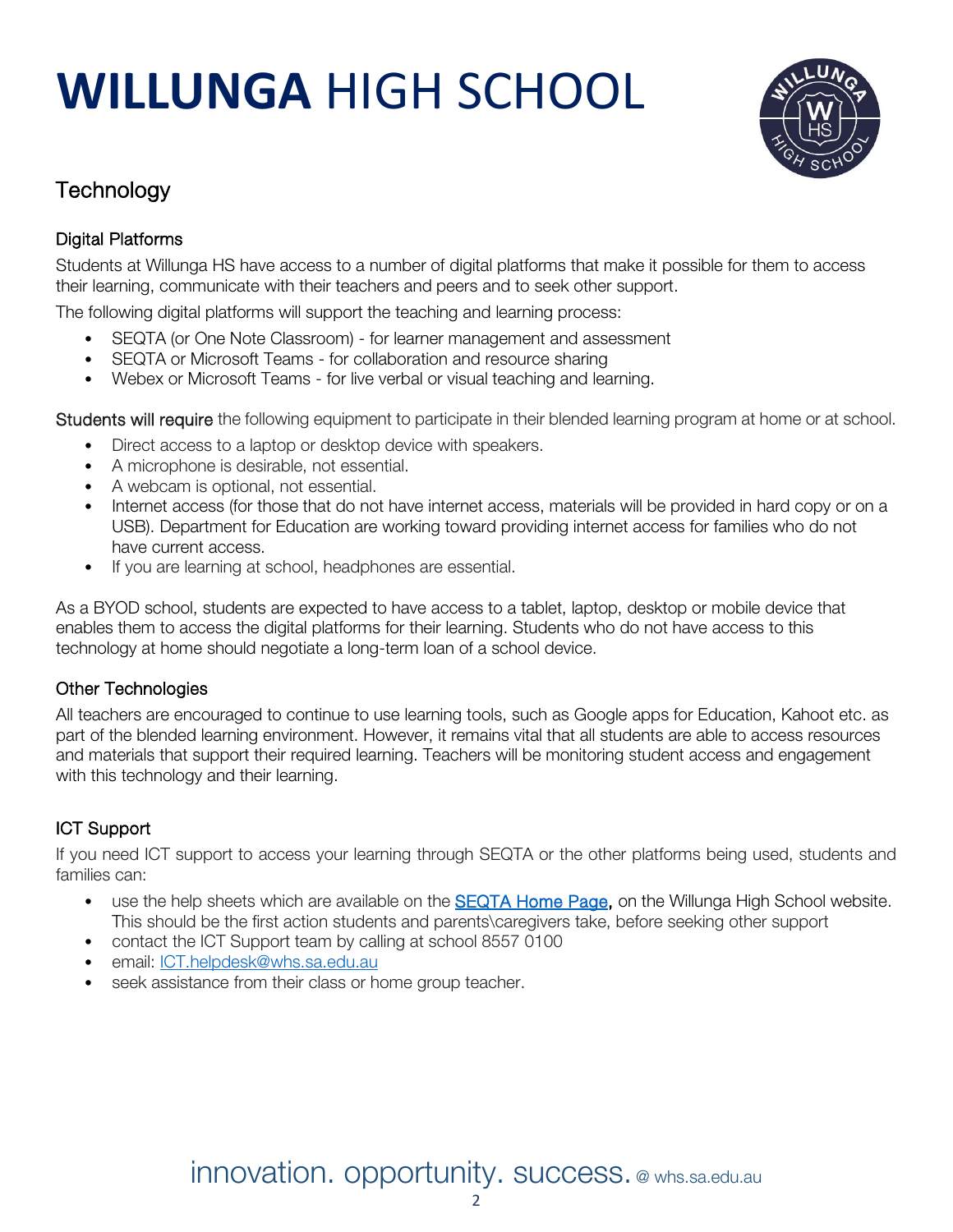

### Student Expectations

The values of Responsibility and Respect at Willunga High School applies in all online learning experiences.

For 'face to face' learning experiences students are expected to:

- join lessons on time using the appropriate technologies
- engage with teacher and peers in a respectful and productive manner
- follow any protocols for engagement outlined by the teacher during the session
- actively participate in collaborative aspects, such as group discussions
- ensure that the background of any video conferencing session is of an appropriate nature and does not disclose any personal materials that should not be shared with others
- wear appropriate clothing, neat casual attire or school uniform, for all conferencing that may occur
- students present at school are expected to come in full school uniform
- take time away from screens between sessions and for the entirety of any scheduled break times
- any video conferencing sessions will be recorded by teachers and links posted in SEQTA.

For remote learning experiences, students are expected to:

- respond in a timely and appropriate manner to all online discussion forums, questions and tasks, as requested by the teacher
- maintain peer collaboration and support by responding productively and supportively to posts made by other students
- always use appropriate language when posting online
- avoid engaging in any inappropriate behaviours such as spamming discussion threads or posting inappropriate content/images and report any such abuse to the teacher.

Student Attendance and Engagement will be monitored to ensure that all students continue to engage with their learning and complete all required learning tasks. For students working at home their participation in class forums, responses to email or direct message communication and through submission of the required tasks will be closely monitored. Teachers will follow up with parents/caregivers should concerns arise over a student's engagement.

The Department for Education's requirements for the monitoring of Student Attendance include:

- Attendance for students learning from home must be accounted for each day.
- Student absences whether learning from home or learning at school, must be followed up daily and marked as per normal attendance coding processes.
- Where students who are learning at home are unwell, families must notify the school.
- Parents must notify the school if arrangements for learning at home need to change i.e parent now expects students to be attending school.

To meet these requirements students are expected to:

- login to SEQTA daily to access their learning materials and check messages
- access SEQTA before midday on each school day.

The access log report from SEQTA will be used to record student attendance and to follow up on student unexplained absence.

Student Online Behaviour is expected to be respectful and about learning. Students behaving inappropriately will be removed from the session and/or forums. Parents/caregivers will be contacted as part of any follow up regarding student behaviour. Further to these behavioural expectations, any video conferencing involving a single student and their teacher will be recorded by the teacher and another staff member will be present. If, for any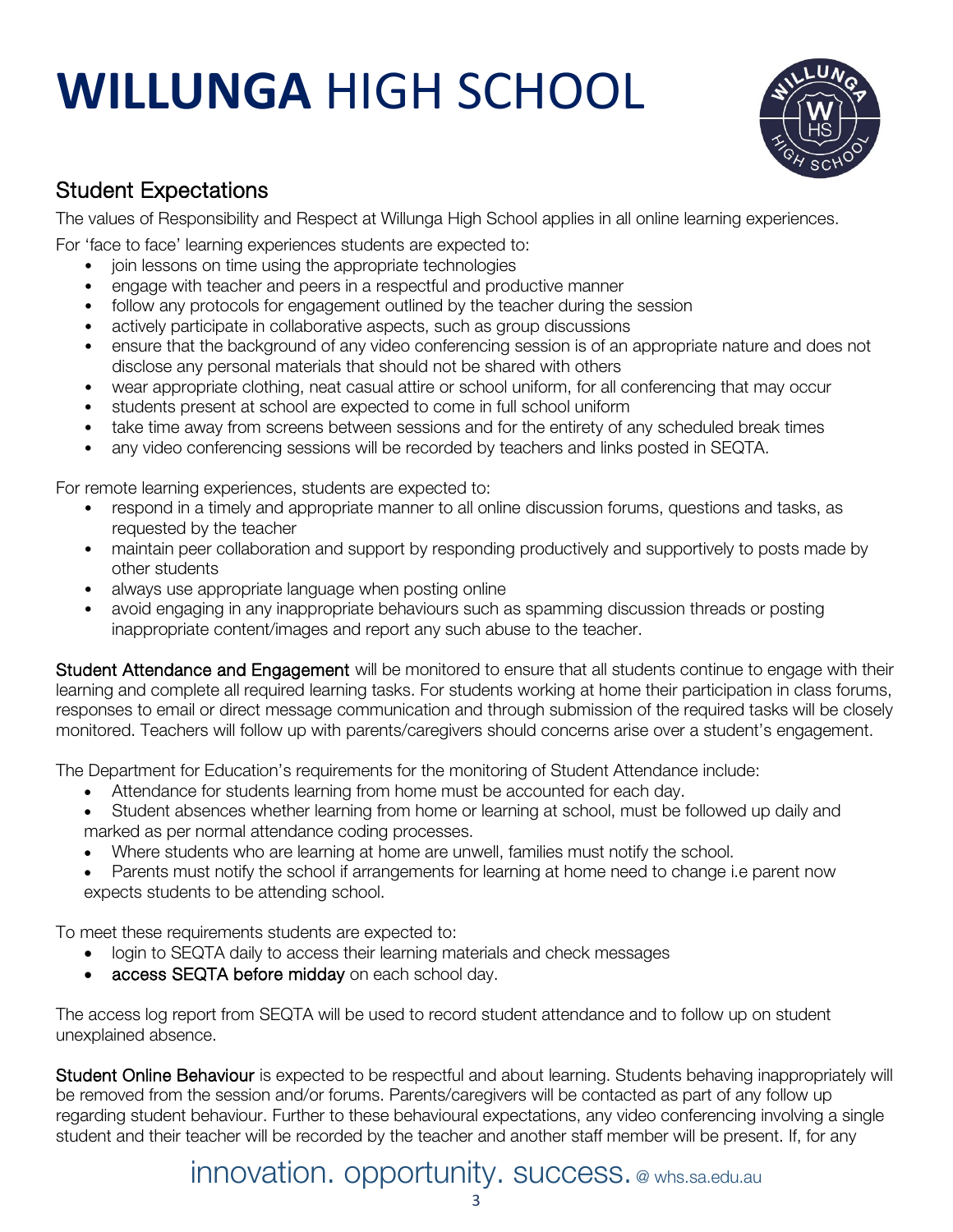

reason, anyone feels unsafe due to interactions in the online learning space then they are asked to disconnect from the session immediately and notify a parent/caregiver and appropriate member of the Executive Leadership team.

## Student Wellbeing Home Group

All Home Group teachers will:

- regularly contact the students in their Home Group to check in on their wellbeing
- check on student's transition to blended learning and their access to learning resources
- monitor student academic progress through regular 'learning progress checks' with the students' class teachers
- provide support and referrals if required.

The student wellbeing team will continue to provide wellbeing support for any students that need it, they will do this by phone. Some student wellbeing resources are available through the WHS website.

A Student Wellbeing program is being developed by the student wellbeing leaders with materials to support students. These will be made available to students through the [Willunga High School website](https://www.whs.sa.edu.au/seqta/) along with other online learning resources.

### Strategies for Successful Learning

To ensure the best conditions for learning, students should:

- ensure that they have an appropriate workspace, with all basic resources and materials within easy reach
- position themselves in a quiet location in the home, free from distractions
- consider the background visible for any video conferencing sessions to maintain privacy
- ensure appropriate ergonomics principles are followed in the workspace
- switch off any notifications from social media platforms during school hours
- ensure that any mobile phone is on silent and out of sight, to avoid unnecessary distractions
- disable notification on any device being used for doing school work.

Students should maintain a routine in their day that supports their mental health, general wellbeing and their learning.

This can include:

- Scheduling the day as if it is a 'normal' school day with breaks from the screen and breaks for physical activity/relaxation (see sample school days above).
- Eating and drinking healthy options, regularly.
- Check emails and SEQTA direct messages and student notices at the start of each day, staying up to date with recent information from the school or class teachers.
- Maintaining lists of tasks to complete, to manage time and workload and not become overwhelmed.
- Setting achievable but challenging goals each day and over the week to support a feeling of achievement.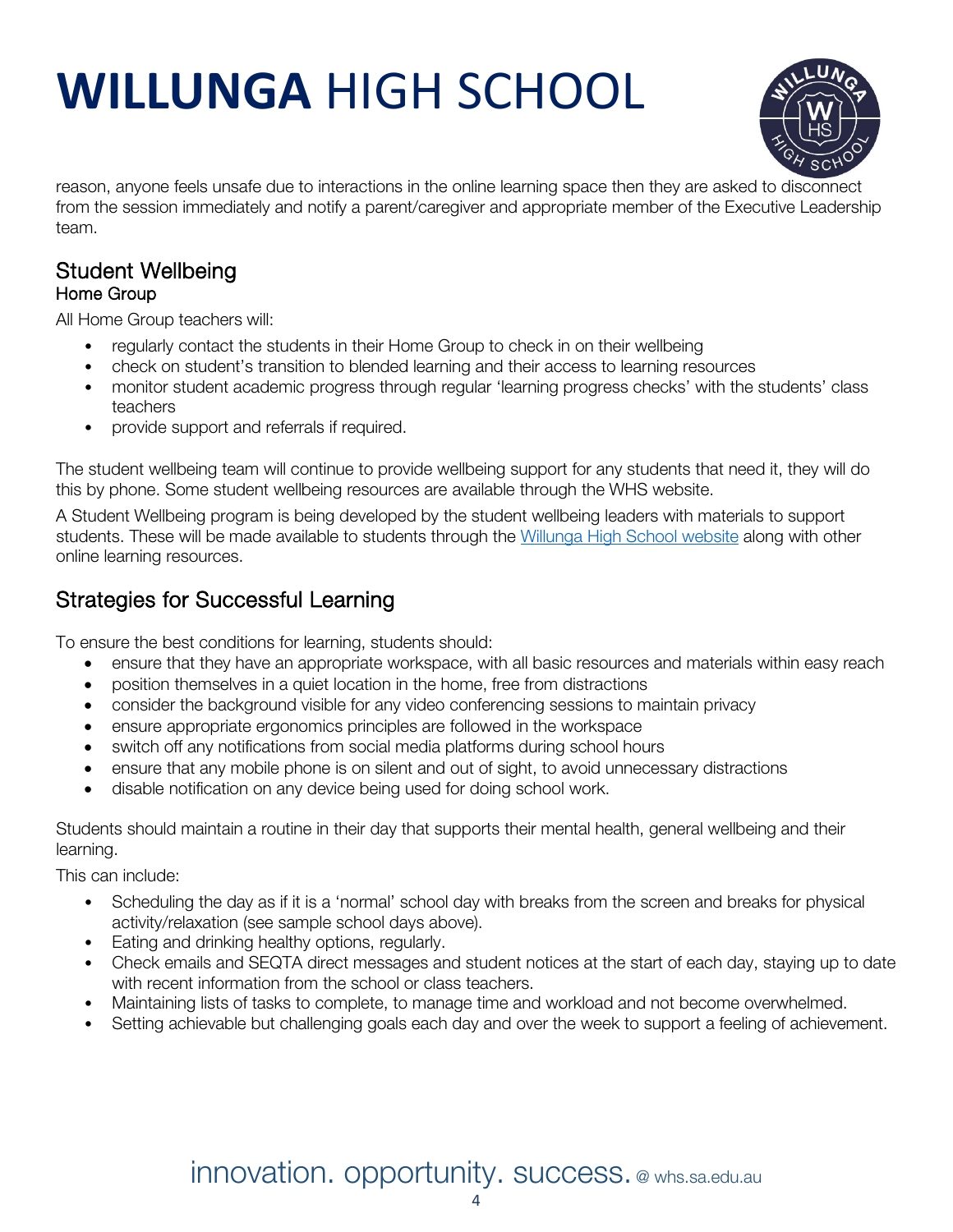

Students are still expected to follow all reasonable requests of the teacher, including:

- adhering to specified due dates for any tasks set
	- o If you require an extension for a task, you are expected to contact your teacher to discuss your request at least 24 hours prior to the deadline
- being responsible for monitoring and keeping up to date with work requirements and submissions within the allocated time frame.

#### Supervised Assessment Tasks

A significant proportion of summative assessment tasks are currently expected to be completed under supervised conditions. Students' teachers will ask them to complete an 'Assessment Declaration' form and submit it alongside any task expected to be completed under supervision. While some alternative assessment tasks will be provided supervised tasks may still be necessary.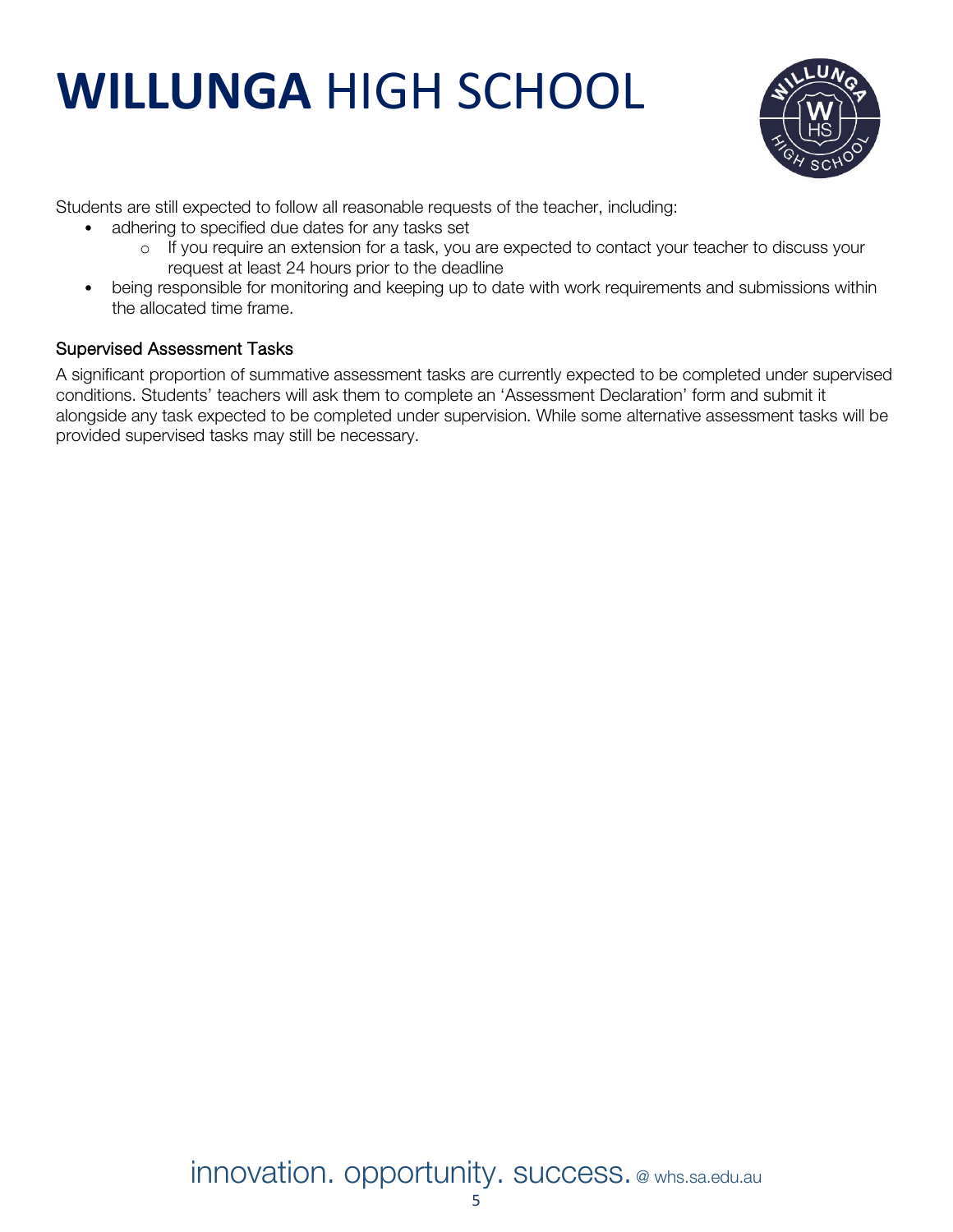

### Teacher and Student Expectations for Blended Learning Environment

| Lesson plans and instructions: Provide instructions via SEQTA<br>Timetable: Stage 1 and 2 students undertake learning as per<br>planner for each lesson.                                                                                                                                                                                                                                                                                                                                                                                                                                                                                                                                                                                                                                                                                                                                                                                                                                                                                                                                                                                                                                                                                                                                                                                                                                                                                                                                                                                                                                                                                                                                                                                                                                                                                                                                                                                                                                                                                                                                                      | <b>Teacher Expectations</b>                               | <b>Student Expectations</b>                                                                                                                                                                                                                                                                                                                            |
|---------------------------------------------------------------------------------------------------------------------------------------------------------------------------------------------------------------------------------------------------------------------------------------------------------------------------------------------------------------------------------------------------------------------------------------------------------------------------------------------------------------------------------------------------------------------------------------------------------------------------------------------------------------------------------------------------------------------------------------------------------------------------------------------------------------------------------------------------------------------------------------------------------------------------------------------------------------------------------------------------------------------------------------------------------------------------------------------------------------------------------------------------------------------------------------------------------------------------------------------------------------------------------------------------------------------------------------------------------------------------------------------------------------------------------------------------------------------------------------------------------------------------------------------------------------------------------------------------------------------------------------------------------------------------------------------------------------------------------------------------------------------------------------------------------------------------------------------------------------------------------------------------------------------------------------------------------------------------------------------------------------------------------------------------------------------------------------------------------------|-----------------------------------------------------------|--------------------------------------------------------------------------------------------------------------------------------------------------------------------------------------------------------------------------------------------------------------------------------------------------------------------------------------------------------|
| Students in year 8, 9 and 10 have a self-directed learning<br>during allocated time or as soon as possible.<br>$\bullet$<br>Detailed Lesson instructions: Detailed lesson instructions will<br>each learning area as published on SEQTA.<br>be provided for each subject, for each lesson. These should be<br>designed to allow students to complete their work for each<br>Unscheduled lessons and homework<br>$\bullet$<br>subject during their scheduled lessons.<br>Modification of Tasks, Programs and Due dates: Modify tasks<br>continue to use this time effectively at home.<br>and programs to ensure that lessons and tasks for your subject<br><b>Lesson instructions:</b> Access and follow lesson instructions<br>$\bullet$<br>can be completed at home in an online environment. For<br>posted on SEQTA.<br>example, consider how practical lessons could be delivered in a<br>$\bullet$<br>different way.<br>read lesson notes and messages to make sure that you are<br>Any changes to due dates or task requirements must be<br>aware of any changes to due dates and task requirements.<br>communicated via SEQTA. SACE teachers should record any<br>Live chats: Teachers will be available for live chats via forum or<br>$\bullet$<br>changes on the Addendum in their SACE LAPs.<br>direct message during scheduled times to support students.<br>All teachers must accommodate for students with learning<br>$\bullet$<br>needs and special provisions.<br>e-submissions on SEQTA as per teacher instructions.<br>Live chats using SEQTA forum, direct messaging during<br>$\bullet$<br>allocated times. Teachers may use Webex or Microsoft Teams<br>To support student wellbeing it is encouraged that students take<br>to video conference with students when needed.<br>regular scheduled breaks (recess and lunch) that involve non-screen<br>Assessment Tasks and Marking: Publish formative and<br>activities. For example: house chores, exercise, spending time with<br>$\bullet$<br>summative assessment tasks via SEQTA. Ensure grades and<br>family, having a snack, etc. | Subject Support: Respond to any student messages received | the standard lesson times on your timetable. This includes recess<br>and lunch breaks.<br>program with an expectation that they are completing work from<br>Senior campus students who have unscheduled lessons should<br>Changes to existing programs, tasks and due dates: Carefully<br>Work completion: Adhere to deadlines and submit work through |

Please utilise our online learning resources on the Willunga High School website [\(SEQTA Home Page\)](https://www.whs.sa.edu.au/seqta/), which has additional resources and support for parents\caregivers.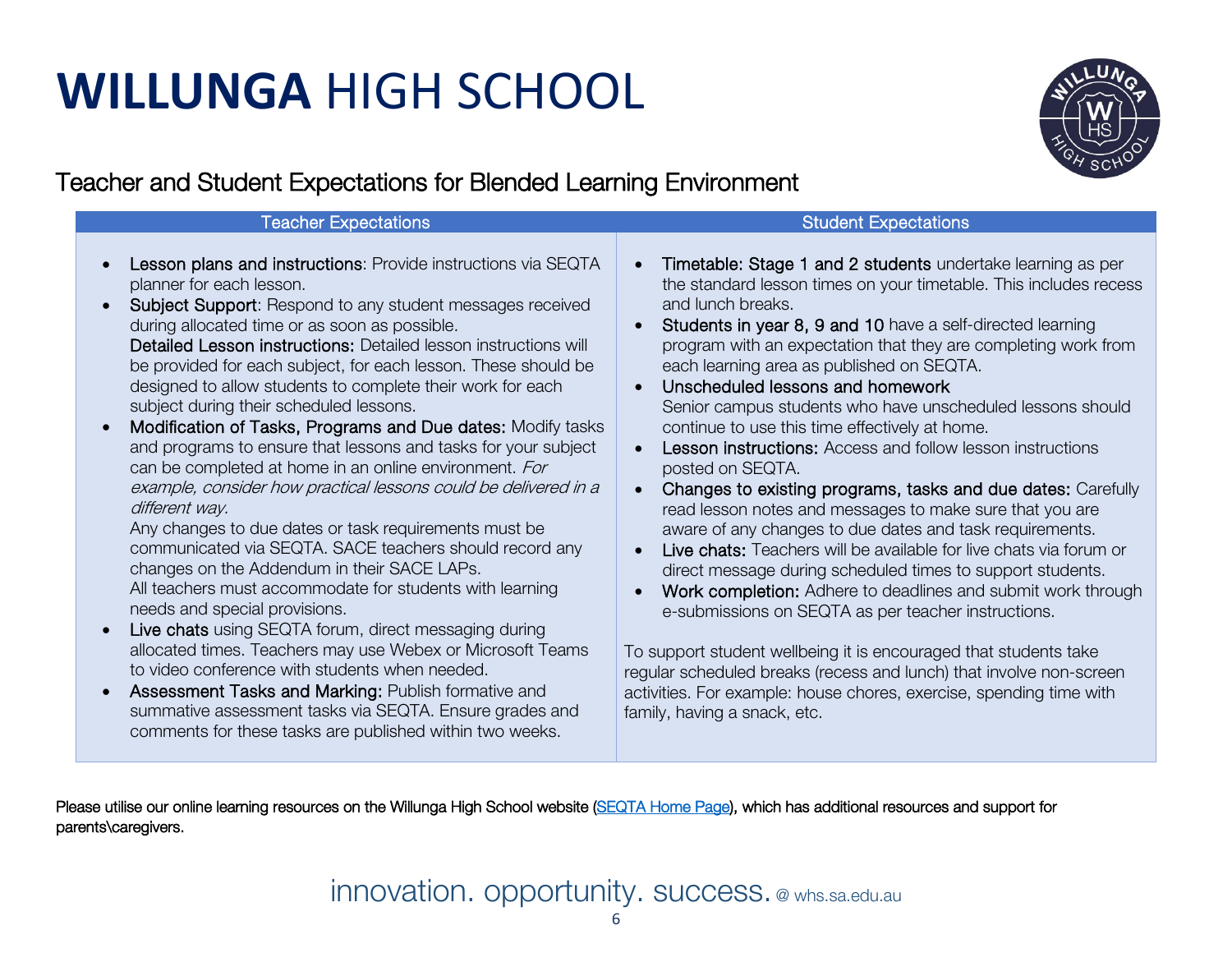

### Sample School Day

### For Year 8 – 10 Students working at home.

|              | Sample Day 1                                                    | Sample Day 2                                             |
|--------------|-----------------------------------------------------------------|----------------------------------------------------------|
| Morning      | Language Rich<br>(English / HASS / History / PLP etc.)          | Maths / Science                                          |
| <b>BREAK</b> |                                                                 |                                                          |
| Midday       | Maths / Science                                                 | Language Rich<br>(English / HASS / History / PLP etc.)   |
| <b>BREAK</b> |                                                                 |                                                          |
| Afternoon    | <b>Practical Activities</b>                                     | Wellbeing Activity (Outdoors activity / Passion Project) |
|              | (Physical Education / Home Ec. / Design Tech / Arts<br>$etc.$ ) |                                                          |

Stage 1 and 2 classes will run as per the 'normal' school timetable.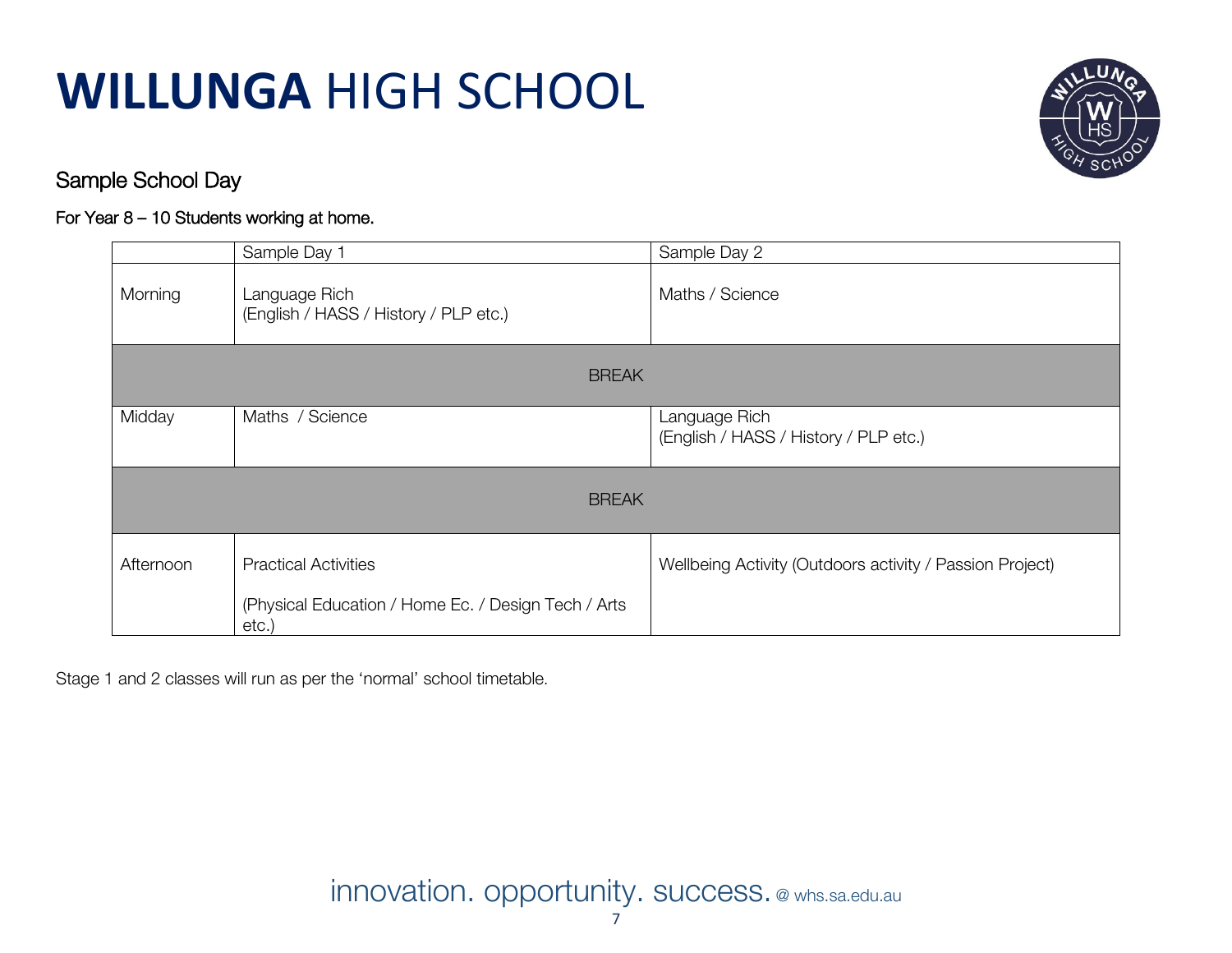

### **Ergonomics**



#### *O* Laptop

Used with a riser, external keyboard and external mouse